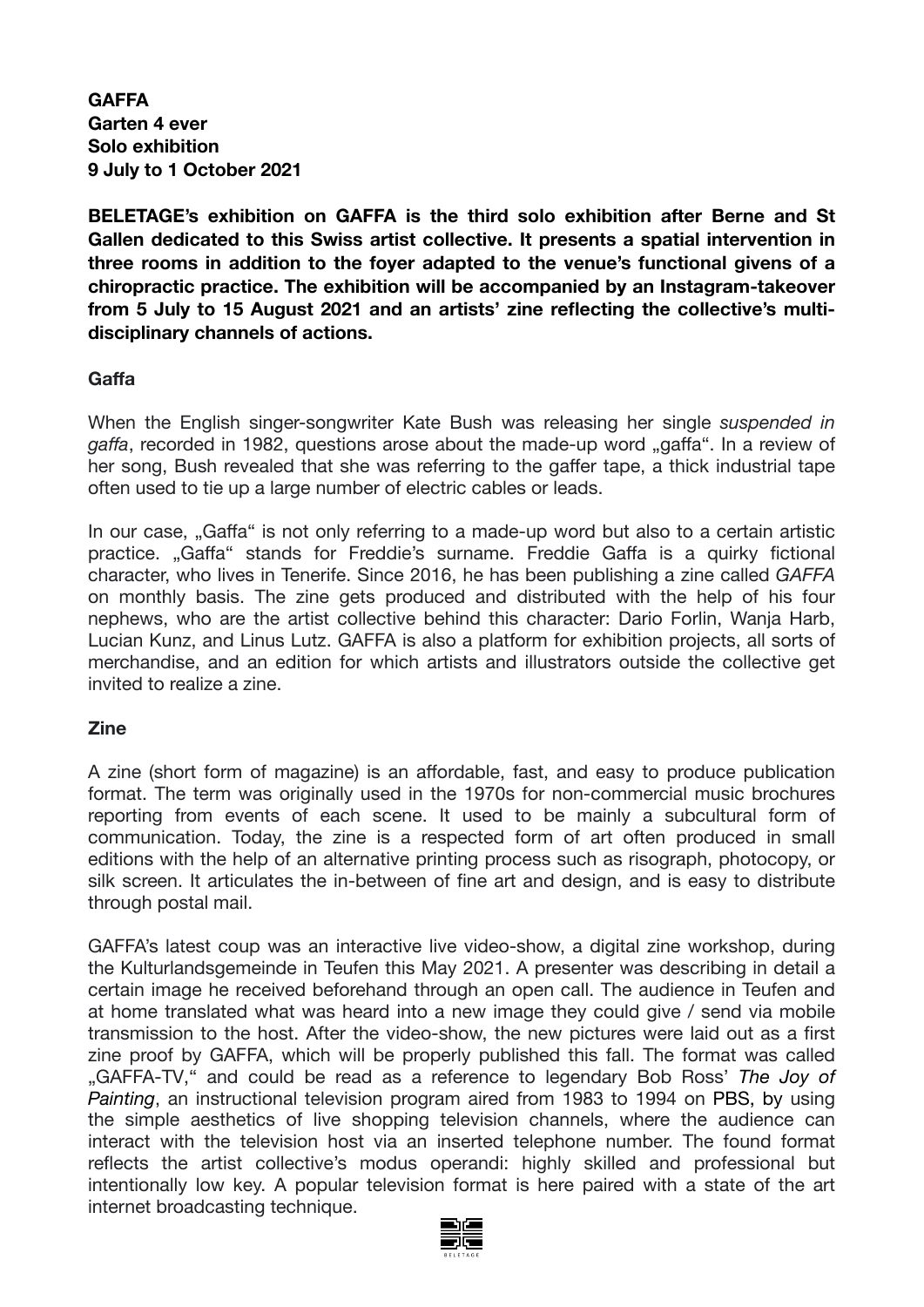When Freddie's four nephews meet, they tape collages and photograph as well as draw sketches or sculpt to find the newest issue of the zine. The process is spontaneous and uncensored. The found materials often sourced from different popular print media is freed of original context, partially rearranged in an intentionally childlike manner and always exaggerated for surprising tongue-in-cheek comments. The clash of high and low is making one laugh. Here comes the word "gaffa" into play again. For putting together an analog layout of a zine, you don't need much more than a paper, glue, or tape, but not the strong gaffer tape. An exaggeration to the absurd is being used as an artistic strategy of reflection.

## **Artist collectives**

Artist collectives - a group of [artists](https://en.wikipedia.org/wiki/Artist) working together, usually under their own [management,](https://en.wikipedia.org/wiki/Management) towards shared aims - have occurred throughout art history. Early forms gathered around ancient sculpture workshops in Greece and Italy. In the beginning of the 20th century, artist collectives, such as the Futurists or Dadaists, followed a common and often cultural-political goal, but usually retained their artistic individuality. Over the past five decades, the number of artists working collaboratively has increased remarkably. In addition, the Guerrilla Girls, an anonymous group of feminists and female artists formed in 1985, put it: "There are many collaborative practices […] in film, theater, and music. The concept of the individual genius is outdated."

Freddie Gaffa is a wildcard and an understatement to surprise with a professional selfpublishing entity as well as a multi-faceted body of work. Nothing is real, but everything is very authentic. It is a collective alter ego. In addition, art history is full of aliases, alter ego, and imposters, such as Marcel Duchamp, who used Rrose Sélavy to expand the traditional definitions of art and artist. Freddie Gaffa's fictional identity is bourgeois by choice, and allows the four artists to morph into a new superhuman uniting different skills. He is impersonalizing certain clichés and incorporating Swissness. Gaffa promotes his work in broken English with the aid of (Swiss) German words. He is socially compliant. For Freddie, a leather jacket symbolizes a rebel and long hair a revolution. Tenerife stands for the dream coconut island of a retired working-class, mainly of German speaking countries. With Freddie Gaffa, a character was formed, which is playing with our expectations. You would never expect Freddie to be an artist. He is the living proof of everybody can do it. You just have to send your four nephews your ideas, and they do it for you.

#### **Short biography**

GAFFA has been given a work grant by the city of St Gallen in 2018 and by the canton St Gallen in 2019. Previous solo exhibitions included *Get rich or die tryin'* at the Pausenraum in Berne and *Sluglife* at the Architektur Forum Ostschweiz in St Gallen, both in 2020.

#### **BELETAGE**

BELETAGE is a non-profit exhibition space founded in 2018. It is based in Zurich's Seefeld. The art space is a guest in a chiropractic practice and is supported by the art association of the same name.